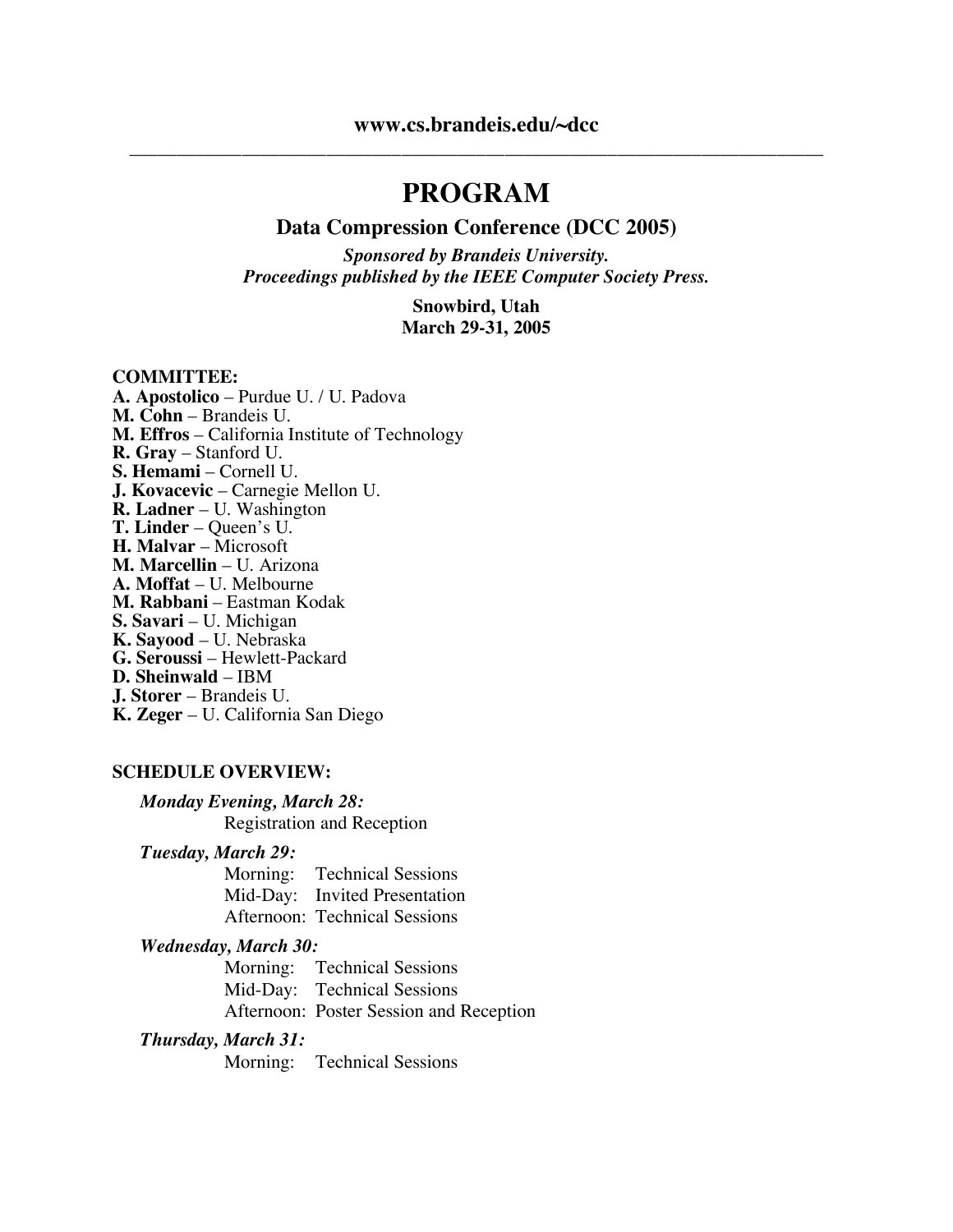# **MONDAY EVENING**

Registration / Reception, 7:00-10:00pm (Golden Cliff Room)

# **TUESDAY MORNING**

## **SESSION 1**

| L. Lastras-Montano and V. Castelli                                                     |
|----------------------------------------------------------------------------------------|
| IBM T.J. Watson Research Center                                                        |
| 8:20am: "Distributed Source Coding in Dense Sensor Networks" 13                        |
| A. Kashyap, L. Lastras-Montanot, C. Xiat, and Z. Liut                                  |
| University of Illinois at Urbana-Champaign, <i>†IBM T.J.</i> Watson Research Center    |
| 8:40am: "A Generalization of the Rate-Distortion Function for Wyner-Ziv Coding         |
|                                                                                        |
| D. Rebollo-Monedero and B. Girod                                                       |
| <b>Stanford University</b>                                                             |
| 9:00am: "Towards Practical Minimum-Entropy Universal Decoding" 33                      |
| T. Coleman, M. Medard, and M. Effrost                                                  |
| Massachusetts Institute of Technology, <sup>†</sup> California Institute of Technology |
|                                                                                        |
| Y. Yang, V. Stankovic, Z. Xiong, and W. Zhao                                           |
| Texas A&M University                                                                   |
| 9:40am: "On the Performance of Linear Slepian-Wolf Codes"                              |
|                                                                                        |
| S. Yang and P. Qiu<br>Zhejiang University                                              |
|                                                                                        |
| <b>Break:</b> 10:00am - 10:20am                                                        |
| <b>SESSION 2</b>                                                                       |
| 10:20am: "Real, Tight Frames with Maximal Robustness to Erasures" 63                   |
| M. Puschel and J. Kovacevic                                                            |
| Carnegie Mellon University                                                             |
|                                                                                        |
| 10:40am: "Adaptive Block-Based Image Coding with Pre-/Post-Filtering" 73               |
| W. Dai, L. Liu, and T. Tran                                                            |
| The Johns Hopkins University                                                           |
| <b>11:00am:</b> "Optimized Prediction for Geometry Compression of Triangle Meshes" 83  |
| D. Chen, Y.-J. Chiang, N. Memon, and X. Wu                                             |
| Polytechnic University                                                                 |
| <i>11:20am:</i> "TetStreamer: Compressed Back-to-Front Transmission"                   |
|                                                                                        |
| U. Bischoff and J. Rossignac                                                           |
| Georgia Institute of Technology                                                        |
| 11:40am: "A Point-Set Compression Heuristic for Fiber-Based Certificates               |
|                                                                                        |
| D. Kirovski                                                                            |
| Microsoft Research                                                                     |
| 12:00noon: "Performance Comparison of Path Matching Algorithms                         |

The University of Texas at Dallas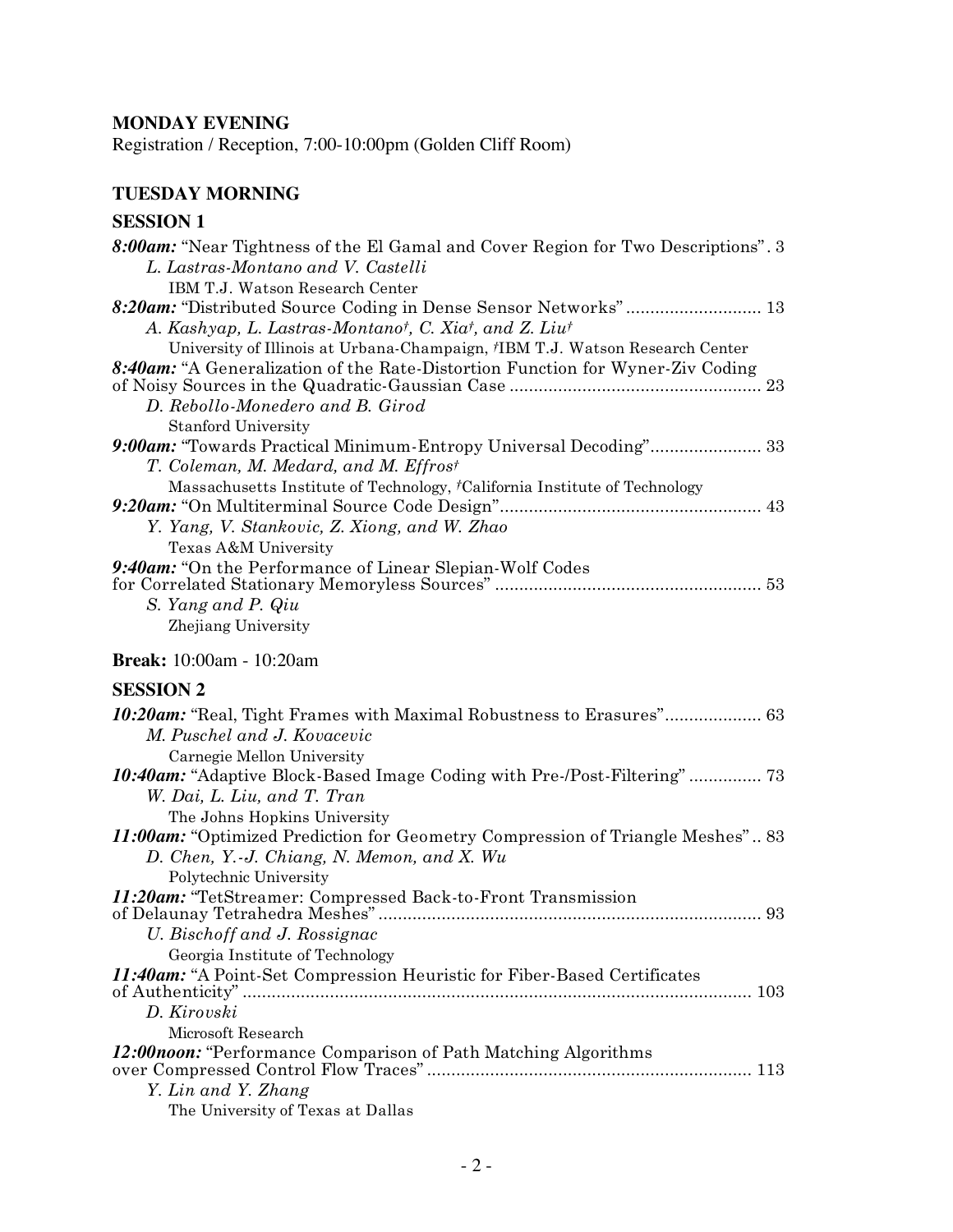#### **TUESDAY MID-DAY INVITED PRESENTATION**

2:30pm - 3:30pm

## **"Some Open Problems in Source Coding in Biomedical Engineering"**

## *Dr. Elvir Causevic*

Founder and President Everest Biomedical Instruments

and

Ad. Assistant Professor, Yale Applied Mathematics

There are two basic types of measurements of quantities in physiologic systems: those that measure quantities that happen spontanously in the course of normal operation of the system, and those in which we perturb the system with some "friendly" stimulus and record system output as a response, the latter being much more reliable and thus suitable for clinical use. In principle, this is not at all different than what we encounter in communication systems of various types, or target recognition systems, for example. The difference is that instruments in use in clinical practice largely use only the simplest of stimuli (clicks, pulses, sine waves), and rarely employ any of the "advanced" signal design techniques that will maximize signal-to-noise ratio, or otherwise aid in the detection of the response (improving accuracy, reducing acqusition time, covering a wider dynamic range of measurements, etc). Another problem is that complex stimuli, if used, produce an overwhelming amount of response data which needs to be cleverly compressed and mined. Typically measurements of biological systems are highly intercorrelated (in an unknown way) and thus usually low rank and low total information content, which makes them ideal candidates for exploration.

Examples will be drawn from various clinical measurements where known stimuli evoke responses from systems under test - neurologic auditory and visual evoked electrical responses, pulse oximetry for measurement of oxygen saturation of hemoglobin, non-invasive blood analyte detection (glucose, blood gases, electrolytes), and others. Opportunities for application of advanced signal design and signal coding for optimum stimulation and response detection will be presented (without adequate existing solutions), as well as open problems in data mining and compression in biological systems.

The next generation of advanced clinical instruments depends on adequate solutions of these problems.

**Break:** 3:30 - 4:00pm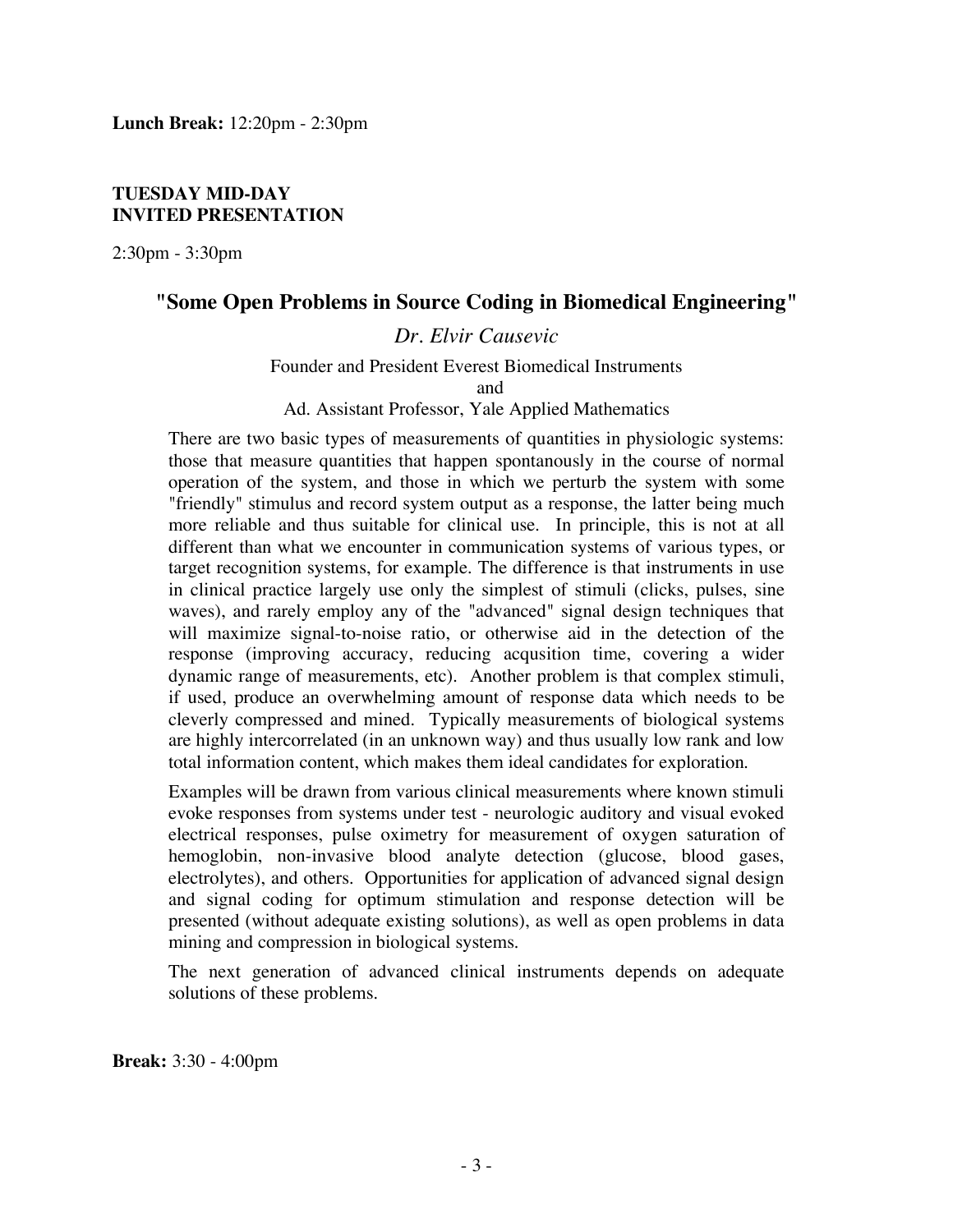# **TUESDAY AFTERNOON**

## **SESSION 3**

| 4:00pm: "Implementation Cost of the Huffman-Shannon-Fano Code" 123 |
|--------------------------------------------------------------------|
| T. Tjalkens                                                        |
| Eindhoven University of Technology                                 |
|                                                                    |
| A. Moffat and V. Anh                                               |
| The University of Melbourne                                        |
|                                                                    |
| E. Bergman and S. Klein                                            |
| Bar-Ilan University                                                |
| <b>5:00pm:</b> "Efficient String Matching Algorithms"              |
|                                                                    |
| S. Chen, S. Diggavit, S. Dusadt, and S. Muthukrishnan              |
| Rutgers University, <i>†Swiss Federal Institute of Technology</i>  |
|                                                                    |

## **Break:** 5:20pm - 5:40pm

## **SESSION 4**

| 5:40pm: "Generalizing the Kraft-McMillan Inequality to Restricted Languages" 163 |
|----------------------------------------------------------------------------------|
| M. Golin and H.-S. Nat                                                           |
| The Hong Kong University of Science and Technology, <i>Soongsil University</i>   |
| 6:00pm: "Asymptotics of the Entropy Rate for a Hidden Markov Process"  173       |
| O. Zuk, I. Kantert, and E. Domany                                                |
| Weizmann Institute of Science, <i>Bar-Ilan University</i>                        |
| <b>6:20pm:</b> "Efficient Alphabet Partitioning Algorithms"                      |
|                                                                                  |
| A. Said                                                                          |
| Hewlett-Packard Labs                                                             |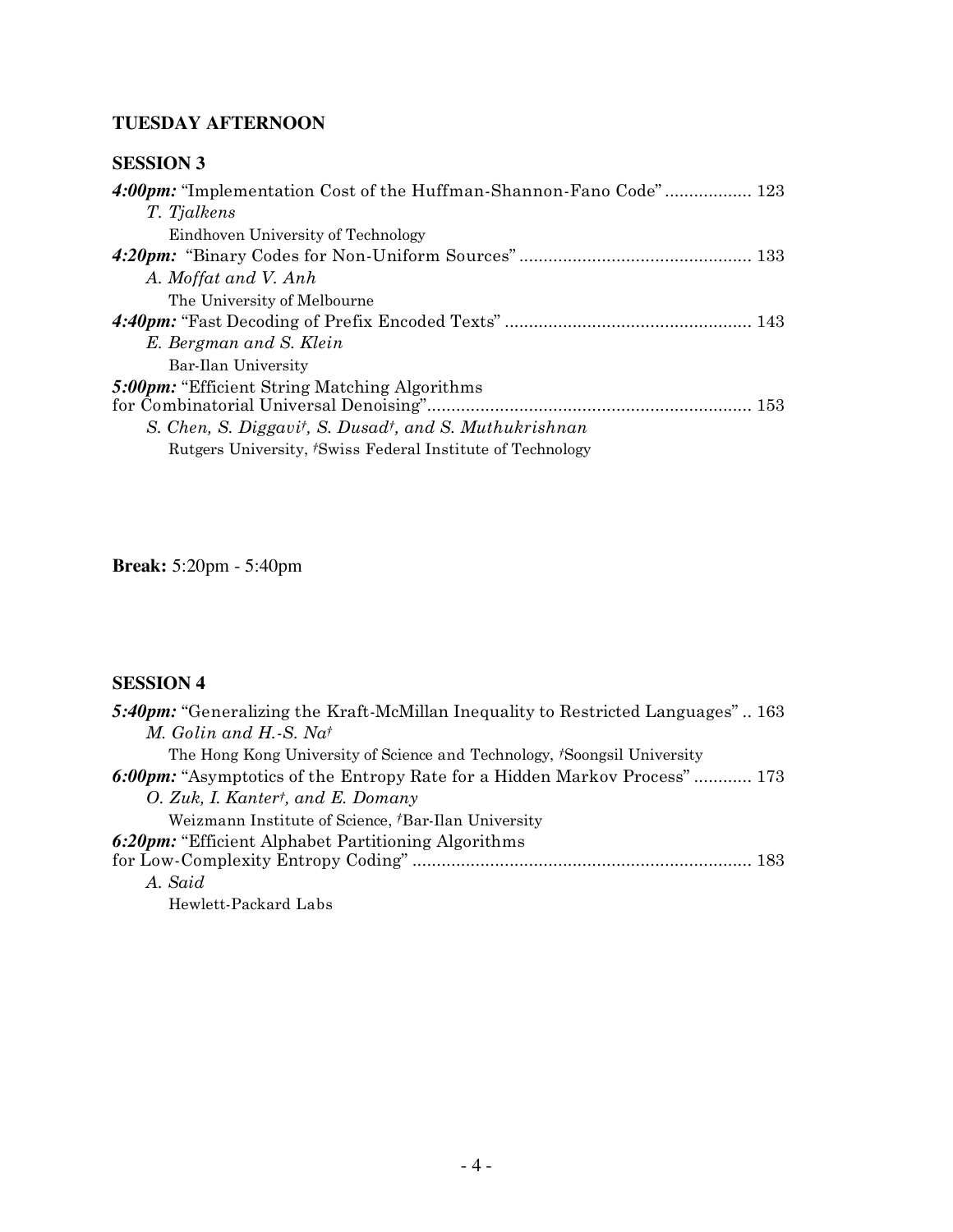# **WEDNESDAY MORNING**

## **SESSION 5**

**Break:** 9:40am - 10:00am

# **SESSION 6**

| <b>10:00am:</b> "Optimal Quantizer Performance and the Wasserstein Distortion" 243 |
|------------------------------------------------------------------------------------|
| S. Matloub, D. O'Brien, and R. Gray                                                |
| <b>Stanford University</b>                                                         |
|                                                                                    |
| T. Eriksson, M. Novak, and J. Anderson                                             |
| Lund University                                                                    |
| <b>10:40am:</b> "A Lagrangian Fomulation of Fixed-Rate Quantization"               |
|                                                                                    |
| R. Gray and J. Gill                                                                |
| <b>Stanford University</b>                                                         |
|                                                                                    |
| A. Magnani, A. Ghosh, and R. Gray                                                  |
| <b>Standford University</b>                                                        |
| <i>11:20am:</i> "Minimum Distortion Color Image Retrieval"                         |
|                                                                                    |
| S. Jeong and R. Gray                                                               |
| <b>Stanford University</b>                                                         |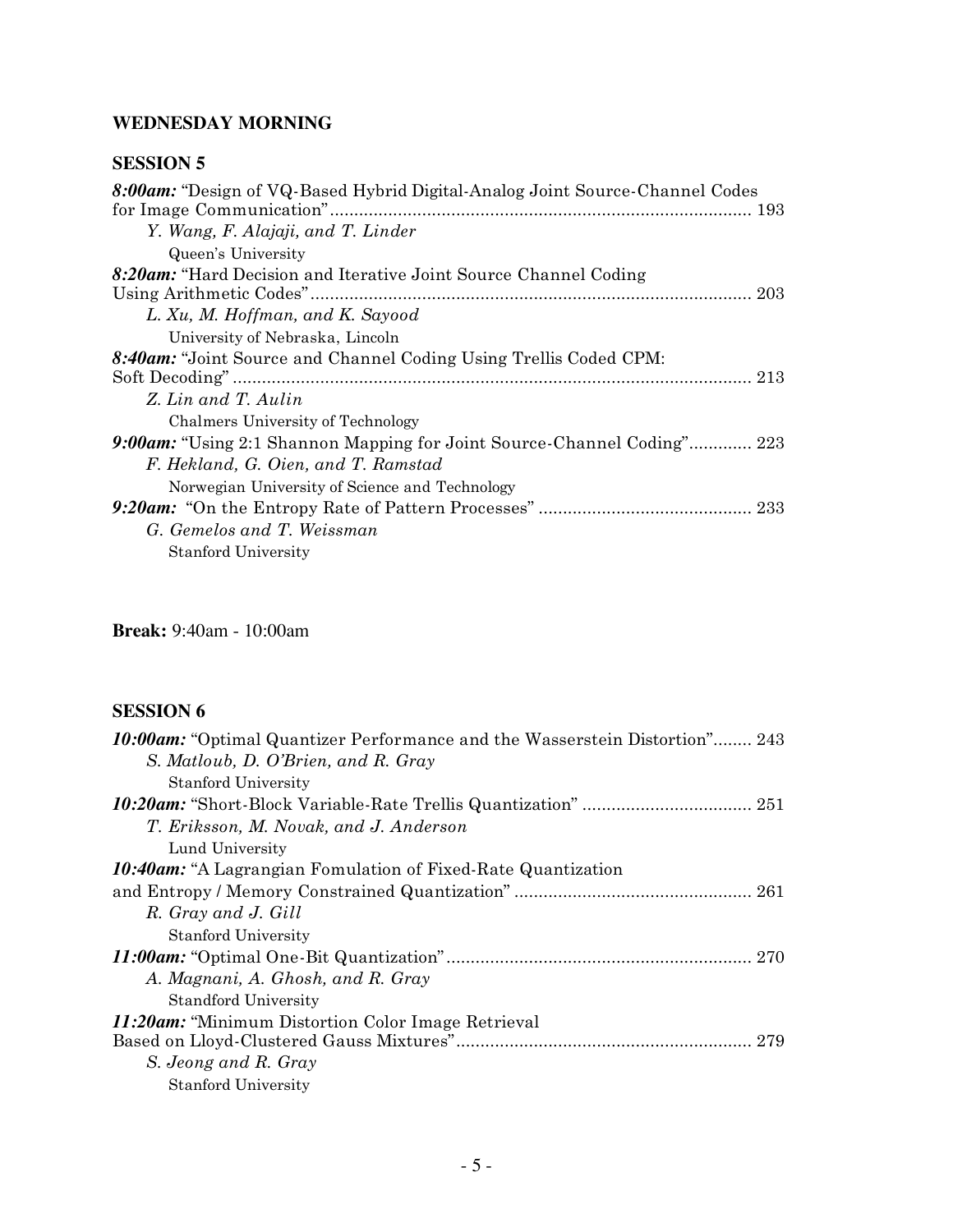### **WEDNESDAY MID-DAY**

#### **SESSION 7**

| Y. Sermadevi, J. Chen, S. Hemami, and T. Berger                                  |
|----------------------------------------------------------------------------------|
| Cornell University                                                               |
| 2:20pm: "MINMAX Bit Allocation for Quantization-Based Video Coders" 299          |
| G. Shavit, R. Ladner, and E. Riskin                                              |
| University of Washington                                                         |
| 2:40pm: "Very Low Frame-Rate Video Streaming for Face-to-Face Teleconference"309 |
| J. Wang and M. Cohent                                                            |
| University of Washington, Microsoft Research                                     |
| 3:00pm: "Error Concealment for Dual Frame Video Coding with Uneven Quality"319   |
| V. Chellapa, P. Cosman, and G. Voelker                                           |
| University of California, San Diego                                              |
| 3:20pm: "JPEG2000 and Motion JPEG2000 Content Analysis                           |
|                                                                                  |
| A. Tabesh, A. Bilgin, K. Krishnan, and M. Marcellin                              |
| The University of Arizona                                                        |

**Break:** 3:40pm - 4:00pm

## **WEDNESDAY AFTERNOON POSTER SESSION AND RECEPTION**

4:00-7:00pm

In the Golden Cliff Room

(Titles are listed later in this program; abstracts of each presentation appear in the proceedings.)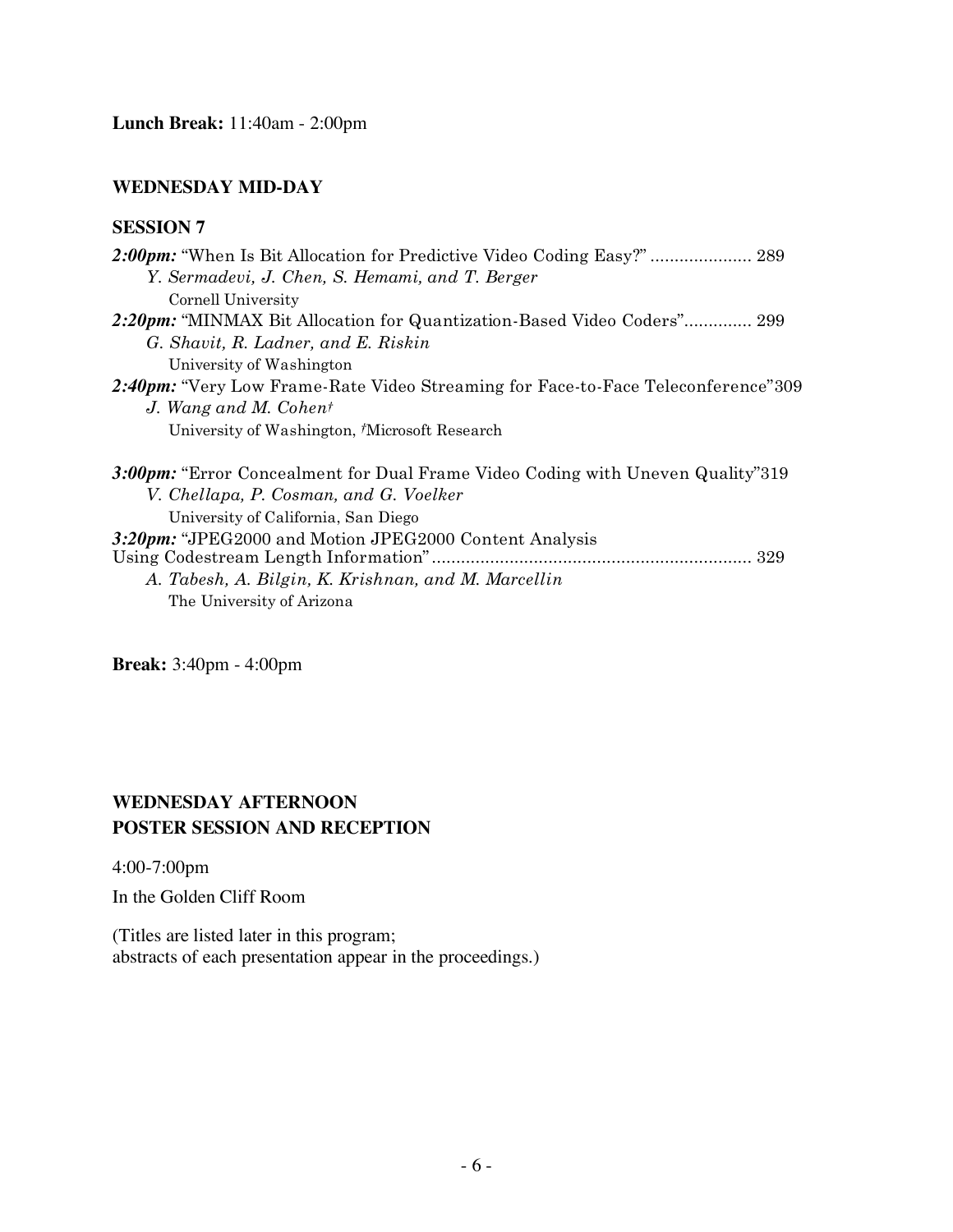# **THURSDAY MORNING**

| <b>SESSION 8</b>                                                                                                                         |
|------------------------------------------------------------------------------------------------------------------------------------------|
|                                                                                                                                          |
| A. Apostolico                                                                                                                            |
| University of Padova, Purdue University                                                                                                  |
| 8:20am: "Lossless Data Compression Using Optimal Tree Machines" 348                                                                      |
| G. Korodi, J. Rissanen, and I. Tabus                                                                                                     |
| Tampere University of Technology                                                                                                         |
| 8:40am: "The Performance of Linear Time Suffix Sorting Algorithms" 358<br>S. Puglisi, W. Smyth <sup>†</sup> , and A. Turpin <sup>‡</sup> |
| Curtin University of Technology, <i>†McMaster University</i> , <i>‡University</i> of Melbourne                                           |
|                                                                                                                                          |
| <b>Break:</b> 9:00am - 9:20am                                                                                                            |
| <b>SESSION 9</b>                                                                                                                         |
| 9:20am: "Quantization of Multiple Sources Using Integer Bit Allocation" 368                                                              |
| B. Farber and K. Zegert                                                                                                                  |
| Fair Isaac Corporation, <sup>†</sup> University of California, San Diego                                                                 |
| 9:40am: "n-Channel Symmetric Multiple-Description Lattice Vector Quantization"378                                                        |
| J. Ostergaard, J. Jensen, and R. Heusdens                                                                                                |
| Delft University of Technology<br><b>10:00am:</b> "On Global Optimality of Gradient Descent Algorithms"                                  |
| for Fixed-Rate Scalar Multiple Description Quantizer Design" 388                                                                         |
| S. Dumitrescu and X. Wu                                                                                                                  |
| McMaster University                                                                                                                      |
| 10:20am: "Staggered Lattices in Multiple Description Quantization" 398                                                                   |
| C. Tian and S. Hemami                                                                                                                    |
| Cornell University                                                                                                                       |
| <b>Break:</b> 10:40am - 11:00am                                                                                                          |
| <b>SESSION 10</b>                                                                                                                        |
| 11:00am: "Fast Precomputed VQ with Optimal Bit Allocation for Lossless Compression                                                       |
| of Ultraspectral Sounder Data"                                                                                                           |
| B. Huang, A. Ahuja, H.-L. Huang, T. Schmitt, and R. Heymannt                                                                             |
| Unversity of Wisconsin-Madison, †NOAA, National Environmental Satellite, Data,                                                           |
| and Information Service                                                                                                                  |
| 11:20am: "Lossless Hyperspectral Image Compression"                                                                                      |
|                                                                                                                                          |
| H. Wang, S. Babacant, and K. Sayood<br>University of Nebraska-Lincoln, †Northwestern University                                          |
| <b>11:40am:</b> "A Block-Based Inter-band Lossless Hyperspectral Image Compressor" 427                                                   |
| M. Slyz and L. Zhangt                                                                                                                    |
| Bitfone Corporation, <i>†</i> McMaster University                                                                                        |
|                                                                                                                                          |

*12:00noon:* "Efficient Inter-band Prediction and Wavelet Based Compression for Hyperspectral Imagery: A Distributed Source Coding Approach"..................... 437 *C. Tang, N.-M. Cheung, A. Ortega, and C. Raghavendra*

University of Southern California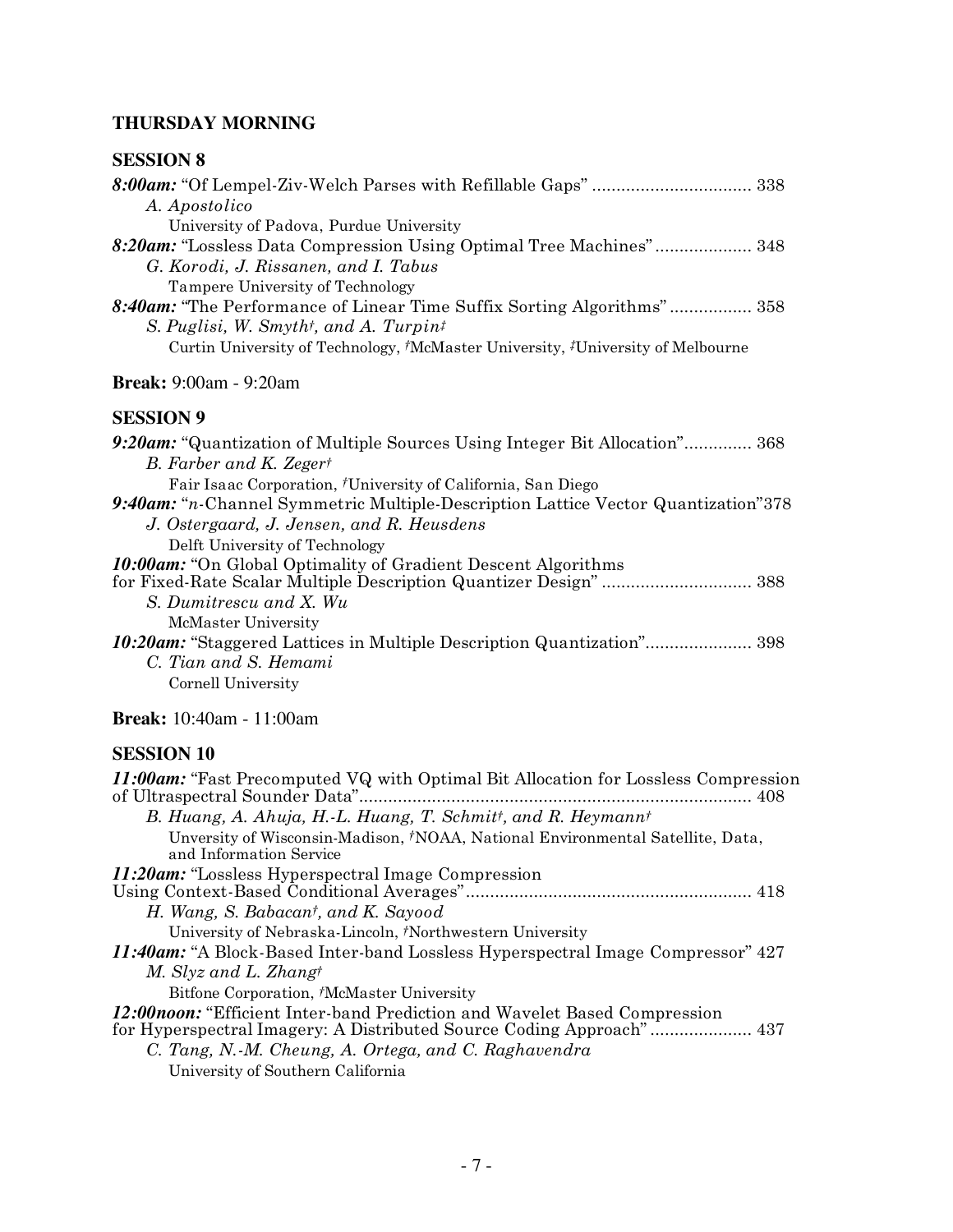# **Poster Session**

(listed alphabetically by first author)

| "A Fast and Efficient Post BWT-Stage for the Burrows-Wheeler                                                                                                               |
|----------------------------------------------------------------------------------------------------------------------------------------------------------------------------|
| J. Abel                                                                                                                                                                    |
| University of Duisburg-Essen                                                                                                                                               |
| A. Apostolico <sup>††</sup> , M. Comin <sup>†</sup> , and L. Parida*<br><sup>†</sup> Purdue University, <sup>‡</sup> University of Padova, *IBM T.J. Watson Center         |
| Y. Bai and T. Cooklev                                                                                                                                                      |
| San Francisco State University                                                                                                                                             |
| "The Use of Average Mutual Information Profile as a Species Signature" 452<br>M. Bauer, S. Schustert, and K. Sayood<br>University of Nebraska-Lincoln, †Claremont Colleges |
| "Distributed Joint Source-Channel Decoding<br>Q. Chen and K. Subbalakshmi<br>Stevens Institute of Technology                                                               |
| J. Cheng and M. Mitzenmacher<br>Harvard University                                                                                                                         |
| "Coding the Wavelet Spatial Orientation Tree<br>Y. Cho, A. Said <sup>†</sup> , and W. Pearlman<br>Rensselaer Polytechnic Institute, Hewlett-Packard Labs                   |
| "Bounded Size Dictionary Compression:<br>S. De Agostino<br>La Sapienza University                                                                                          |
| T. Eriksson, S. Hellerbrand <sup>†</sup> , J. Anderson, and M. Novak<br>Lund University, <sup>†</sup> Munich University of Technology                                      |
| "Real-Time Traversal in Grammar-Based Compressed Files" 458<br>L. Gasieniec, R. Kolpakov, I. Potapov, and P. Sant<br>University of Liverpool                               |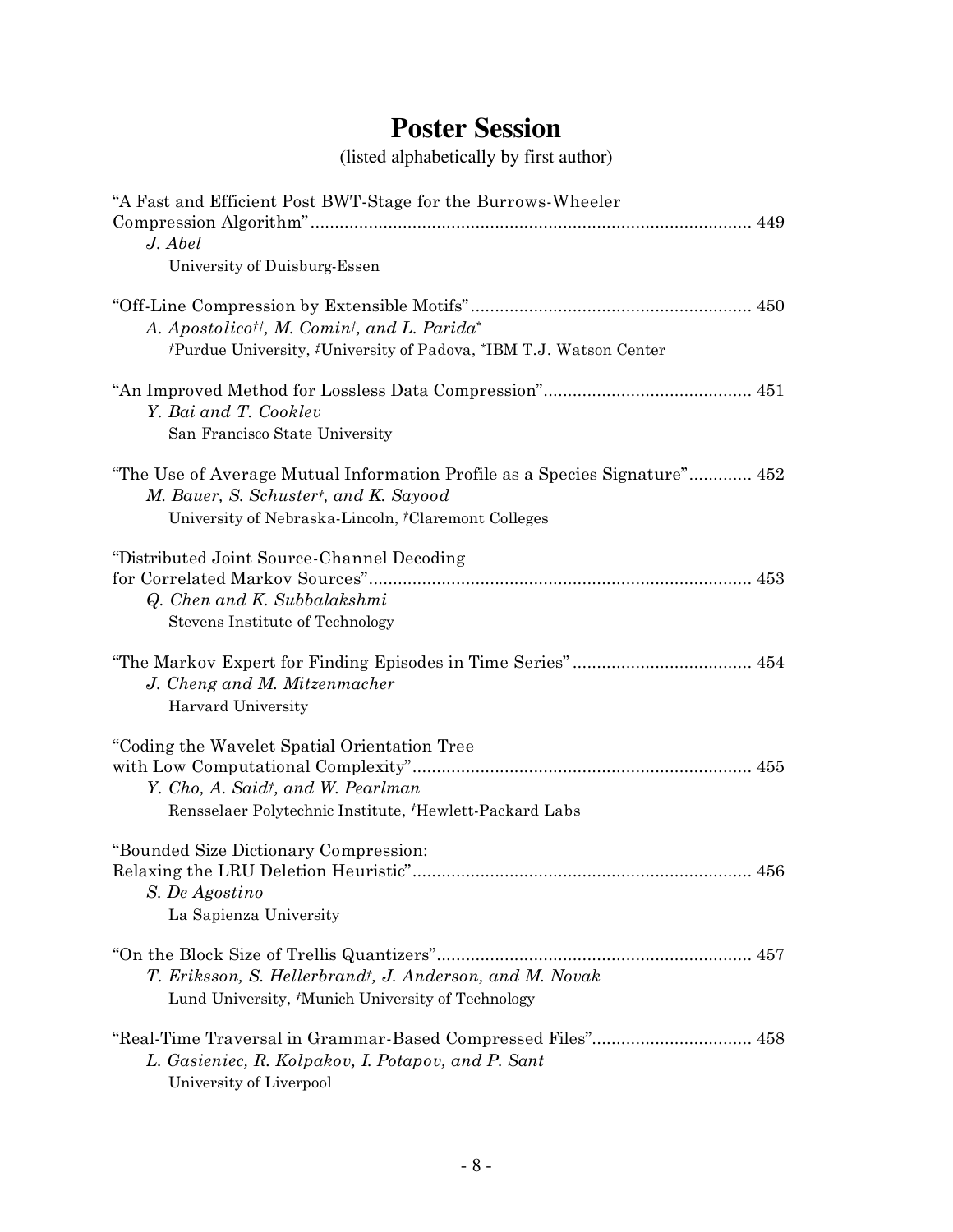| " $QLFC - A$ Compression Algorithm<br>F. Ghido<br>University Politehnica of Bucharest                                                                               |
|---------------------------------------------------------------------------------------------------------------------------------------------------------------------|
| "Compression Algorithm for Infrared Hyperspectral Sounder Data" 460<br>I. Gladkova, L. Roytman, and M. Goldberg<br>City College of New York                         |
| W.-H. Gu and M. Effros<br>California Institute of Technology                                                                                                        |
| M. Gupta and A. Stroilov<br>University of Washington                                                                                                                |
| "Bandwidth Adaptive Quality Smoothing for Unequal Error Protected<br>L. Huo, W. Gao, and Q. Huang<br>Chinese Academy of Sciences                                    |
| "Algorithms for Construction of Optimal and Almost-Optimal<br>M. Karpinski and Y. Nekrich<br>University of Bonn                                                     |
| "Parameter Analysis for the Generalized LZ Compression of Audio" 465<br>D. Kirovski and Z. Landaut<br>Microsoft Research, <sup>†</sup> The City College of New York |
| S. Klein and D. Shapirat<br>Bar-Ilan University, †Ashkelon Academic College                                                                                         |
| G. Leighton, J. Diamond, and T. Müldner<br>Acadia University                                                                                                        |
| "Applying LVQ Techniques to Compress Historical Information<br>S. Lin, C. Gunopulos, S. Lonardi, and V. Kalogeraki<br>University of California, Riverside           |
| S. Mantaci, A. Restivo, and M. Sciortino<br>University of Palermo                                                                                                   |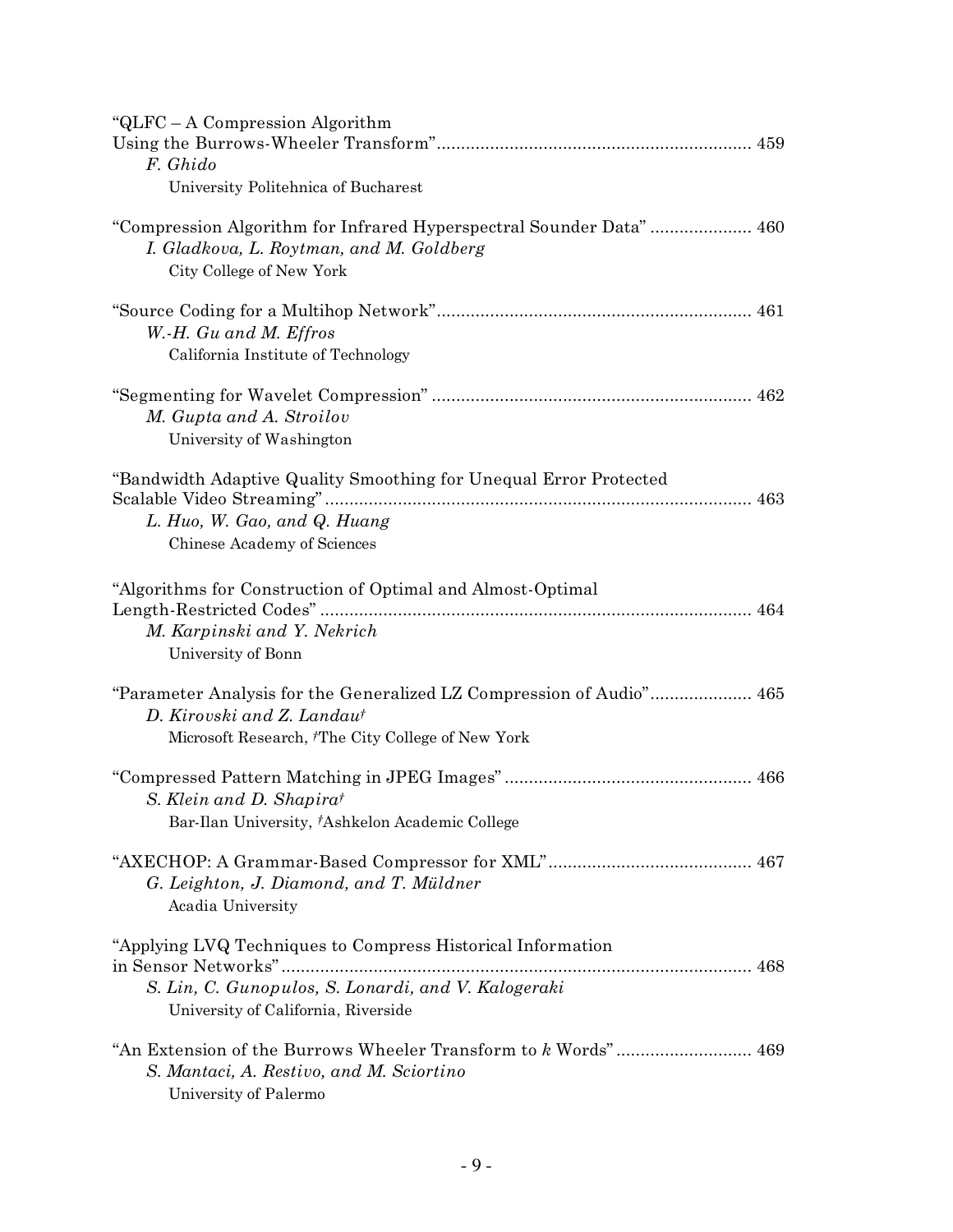| "An Instruction Set Architecture Based Code Compression Scheme                                              |
|-------------------------------------------------------------------------------------------------------------|
| S. Menon and P. Shankar                                                                                     |
| Indian Institute of Science                                                                                 |
|                                                                                                             |
|                                                                                                             |
| D. Okanohara                                                                                                |
| University of Tokyo                                                                                         |
|                                                                                                             |
| K. Ozonat and R. Gray                                                                                       |
| <b>Stanford University</b>                                                                                  |
|                                                                                                             |
| "A Fast Trellis-Based Rate-Allocation Algorithm for Robust Transmission                                     |
|                                                                                                             |
| X. Pan, A. Banihashemi, and A. Cuhadar                                                                      |
| Carleton University                                                                                         |
| "Fast Index Assignment for Balanced N-Description Scalar Quantization" 474                                  |
| I. Radulovic and P. Frossard                                                                                |
| Ecole Polytechnique Fédérale de Lausanne                                                                    |
|                                                                                                             |
| "Asymptotic Properties of Sample-Based Entropy,                                                             |
|                                                                                                             |
| Y. Reznik                                                                                                   |
| RealNetworks, Inc.                                                                                          |
|                                                                                                             |
| A. Said                                                                                                     |
| Hewlett-Packard Labs                                                                                        |
|                                                                                                             |
| "Distributed Source Coding in Wireless Sensor Networks                                                      |
|                                                                                                             |
| M. Sartipi and F. Fekri                                                                                     |
| Georgia Institute of Technology                                                                             |
|                                                                                                             |
| M. Schmalz                                                                                                  |
| University of Florida                                                                                       |
|                                                                                                             |
|                                                                                                             |
| J. Senecal <sup>††</sup> , P. Lindstrom <sup>†</sup> , M. Duchaineau <sup>†</sup> , and K. Joy <sup>†</sup> |
| <i>†Lawrence Livermore National Laboratory, #University of California, Davis</i>                            |
| "Video Coding for a Time Varying Tandem Channel with Feedback"  480                                         |
| Y. Shen, P. Cosman, and L. Milstein                                                                         |
|                                                                                                             |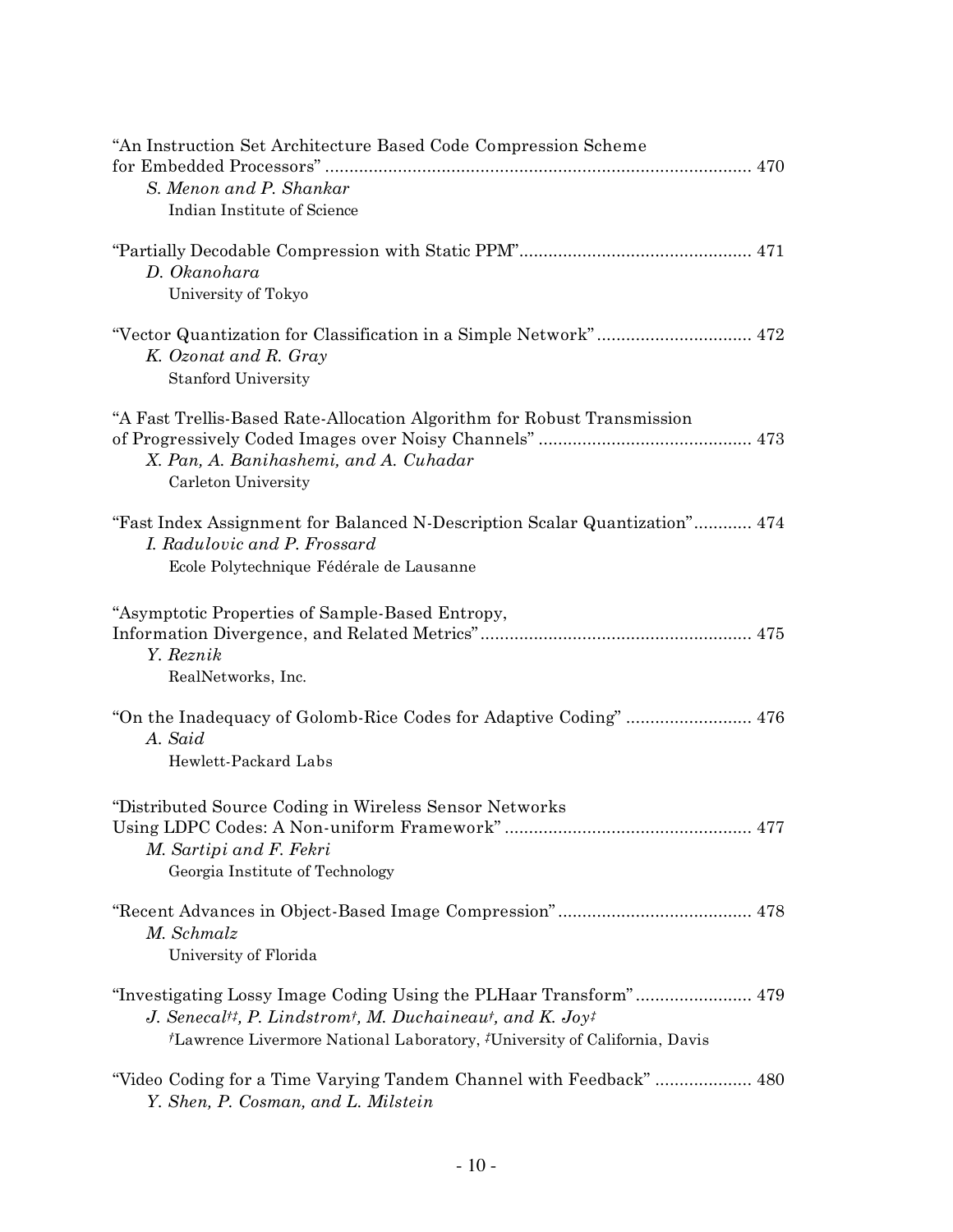| University of California, San Diego                                                                                                               |  |
|---------------------------------------------------------------------------------------------------------------------------------------------------|--|
| P. Skibinski<br>University of Wroc aw                                                                                                             |  |
| "Multiple-Pattern Matching in LZW Compressed Files<br>T. Tao and A. Mukherjee<br>University of Central Florida                                    |  |
| "Progressive Low Bit Rate Coding of Simple 3D Objects"<br>I. Tosic, P. Frossard, and P. Vandergheynst<br>Ecole Polytechnique Fédérale de Lausanne |  |
| "JPEG2000 Compliant Lossless Coding of Floating Point Data" 484<br><b>B.</b> Usevitch<br>University of Texas System                               |  |
| "Accuracy-Optimized Quantization for High-Dimensional Data Fusion" 485<br>S. Vucetic<br>Temple University                                         |  |
| "Parallelization of VQ Codebook Generation by Two Algorithms:<br>A. Wakatani<br>Konan University                                                  |  |
| "BWT Based Universal Lossless Source Controlled Channel Decoding<br>L. Wang and G. Shamir<br>University of Utah                                   |  |
| P. Wu and W. Teahan<br>University of Wales Bangor                                                                                                 |  |
| "Joint Source/Channel Coding for Multiple Video Sequences<br>Z. Wu, R. Jandhyala, A. Bilgin, and M. Marcellin<br>The University of Arizona        |  |
| "Decoding of Non-systematic Turbo Codes for Stationary Memoryless<br>K. Xie and G. Shamir<br>University of Utah                                   |  |